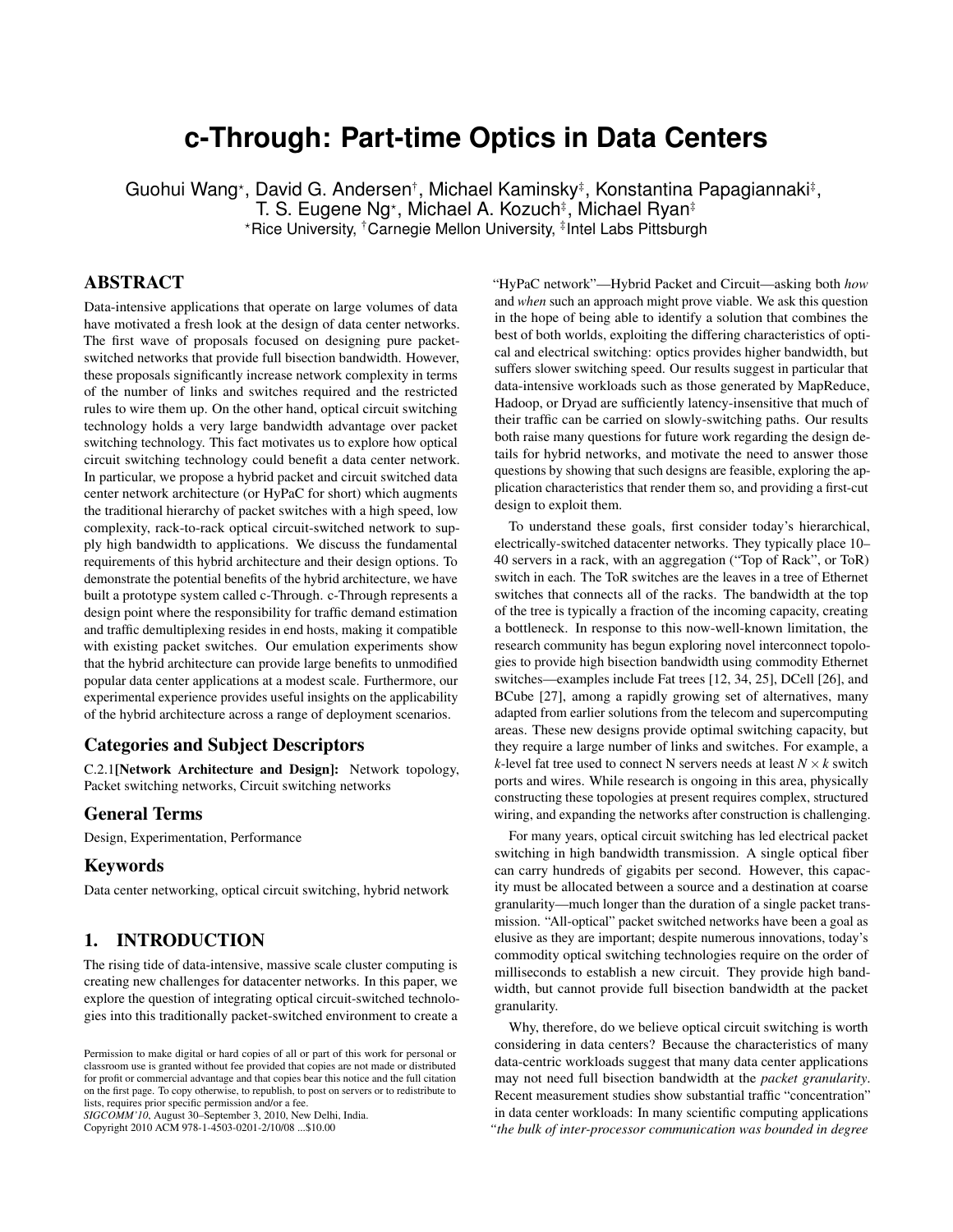*and changed very slowly"* [\[14\]](#page-11-5). Microsoft researchers measured the traffic characteristics of production data centers, finding *"evidence of ON-OFF traffic behavior"* [\[16\]](#page-11-6) and *"only a few ToRs are hot and most of their traffic goes to a few other ToRs"* [\[29\]](#page-11-7). As we expand upon later, these patterns and others require high bandwidth, but the concentration of traffic makes it more suited to a network in which at any time, only a subset of the paths are accelerated.

In this work, our goal is to develop an architecture that can exploit these more fundamental differences between packet-switched electrical networks and circuit-switched optical networks (or, more generally, any circuit-switched technology with a bandwidth advantage) in the context of a modern datacenter. We only give a brief discussion of the relative cost of these networks: we believe it is a question that follows those that we ask in this paper about feasibility and the technical requirements to their use.<sup>[1](#page-1-0)</sup> Parallel work [\[22\]](#page-11-8) provides a more detailed discussion on the cost issue. This paper presents a first effort exploring this design space and makes the following contributions:

(1) We present a hybrid packet and circuit switched data center network architecture (or HyPaC for short) that augments a traditional electrical packet switch hierarchy with a second, high-speed *rackto-rack* circuit-switched optical network. The optical network is reconfigured relatively slowly compared to the per-packet electrical switches, connecting at any point in time each rack to exactly one other rack. As a result, pairs of racks experience transient high capacity links, and the set of racks that are paired changes over time based upon traffic demand. Among numerous design choices that realize the HyPaC architecture, we present a prototype system called c-Through in which the responsibility for traffic demand estimation and traffic demultiplexing resides in end hosts, making it compatible with existing packet switches. In order to make the best use of the transient high capacity optical circuits, c-Through recruits servers to buffer traffic so as to collect sufficient volumes for high speed transmission. Traffic buffering is done by enlarging individual socket buffer limits so as to do it without introducing head-of-line blocking or extra delay. By performing this buffering in-kernel, we explore the benefits of the HyPaC architecture without substantial application modification. Experiments with a c-Through prototype on an emulated testbed show that optical circuits can be integrated efficiently with traditional Ethernet and TCP/IP based protocols. While we emphasize that there are many other ways that optical circuit switching might be used to enhance data center networks, the c-Through design shows that the general approach is feasible, even without modifying applications or Ethernet switches.

(2) By experimenting with different kinds of applications over the c-Through prototype, we provide insight into how the HyPaC architecture applies to several usage scenarios. We find that HyPaC can benefit many kinds of applications, but particularly those with bulk transfer components, skewed traffic patterns, and loose synchronization. We provide guidelines on how to maximize the benefits of the HyPaC architecture in large scale data centers.

The rest of this paper is organized as follows: Section [2](#page-1-1) provides background on optical technologies. We discuss the HyPaC architecture and present the c-Through system design in Section [3](#page-1-2) and Section [4.](#page-3-0) We evaluate the system and application performance on c-Through prototype in Section [5](#page-4-0) and Section [6.](#page-6-0) Section [7](#page-8-0) discusses the applicability and scalability of the HyPaC architecture. We introduce the related work in Section [8](#page-10-0) and conclude in Section [9.](#page-11-9)

# <span id="page-1-1"></span>2. OPTICS: PRO AND CON

Optical circuit switching can provide substantially higher bandwidth than electrical packet switching. Today's fastest switches and routers are limited to roughly 40Gb/s per port; in contrast, 100Gb/s optical links have been developed [\[8\]](#page-11-10), and WDM techniques can multiplex terabits/s onto a single fiber in the lab [\[9\]](#page-11-11). Today's market already offers 320x320 optical circuit switches with 40Gb/s transceivers [\[1\]](#page-11-12). The cost it pays is requiring about 20ms to switch to a new mapping of input ports to output ports. In contrast, the CRS-1 router from Cisco supports only sixteen 40Gb/s line cards in a full-rack unit but, of course, provides packet-granularity switching.

Slow switching is a lasting challenge for optical networking, and affects all commercially available technologies. MEMS (Micro-Electro-Mechanical Systems) optical switches reconfigure by physically rotating mirror arrays that redirect carrier laser beams to create connections between input and output ports. The *reconfiguration time* for such devices is a few milliseconds.<sup>[2](#page-1-3)</sup> Tunable lasers combined with an Arrayed Waveguide Grating Router (AWGR) can potentially provide faster switching. Tunable lasers can switch channels in tens of nanoseconds, with a significant caveat: "dark tuning". To avoid spilling garbage into the network during switching, the laser must be optically isolated from the network. With the practical constraints involved, the best switching speeds available today are still in the 1 to 10ms range [\[17\]](#page-11-13). Tunable lasers will likely switch more rapidly in the future, which would likely improve the performance provided by a system such as c-Through, but, of course, such improvements over time must also be balanced against the increased number of packets per second transmitted on the links.

Optics has traditionally been viewed as more expensive than its electrical counterparts, but this gap has been narrowing over time, particularly as newer Ethernet standards require increasingly heavy and expensive cables (such as CX4) for high bandwidth over even modest distances. For example, the price of optical transceivers has dropped more than 90 percent in the last decade [\[28\]](#page-11-14), and the price of MEMS optical switches has dropped to a few hundred dollars per port [\[6\]](#page-11-15). Even at recent prices, the cost of optical networking components is comparable with existing solutions. For example, it has been estimated that constructing a BCube with 2048 servers costs around \$92k for switches and NICs and requires 8192 wires [\[27\]](#page-11-4). Today, MEMS switches are mostly aimed at the low-volume, highmargin test and measurement market, but even so, using a MEMS switch to connect 52 48-port switches, each switch connecting 40 servers, would cost approximately \$110k at most (On an 80-port MEMS optical switch, each port costs \$200-\$700, single 10Gbit optical transceiver modules cost under \$350, and 48-port switches cost under \$700). We expect the cost of these switches would drop substantially were they to be used in commodity settings, and the cost of the transceivers drops continuously. The increasing bandwidth demand and dropping prices of optical devices make optical circuits a viable choice for high bandwidth transmission in data centers.

# <span id="page-1-2"></span>3. HYPAC NETWORK REQUIREMENTS

Figure [1](#page-2-0) depicts the HyPaC configuration we use in the rest of this paper: The packet-switched network (top) uses a traditional hierarchy of Ethernet switches arranged in a tree. The circuit-switched network (bottom) connects the top-of-rack switches. Optically connecting racks instead of nodes reduces the number of (still expensive) optical components required, but can potentially still provide high

<span id="page-1-0"></span><sup>&</sup>lt;sup>1</sup>This question also falls outside our bailiwick: Price is very sensitive to volume and market conditions that may change drastically if optical technologies were to become widely deployed in the datacenter.

<span id="page-1-3"></span><sup>&</sup>lt;sup>2</sup>e.g., opneti's 1x8 MEMS switch requires 2ms typical, 5ms max to switch with multimode fiber. <http://www.opneti.com/right/1x8switch.htm>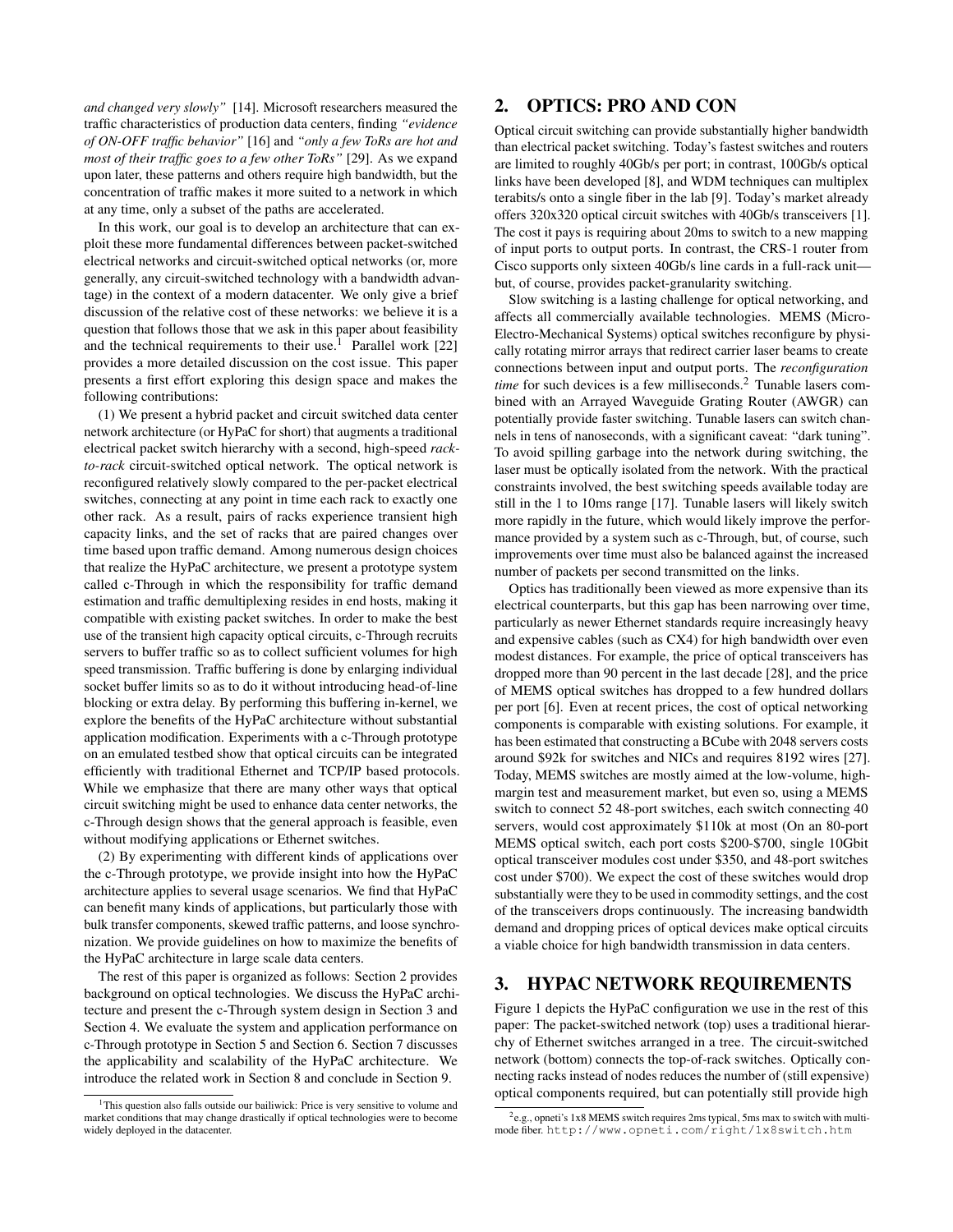

Figure 1: HyPaC network architecture

<span id="page-2-0"></span>

|               | System requirements                                                                                                           |
|---------------|-------------------------------------------------------------------------------------------------------------------------------|
| Control plane | 1. Estimating cross-rack traffic demands<br>2. Managing circuit configuration                                                 |
| Data plane    | 1. De-multiplexing traffic in dual-path network<br>2. Maximizing the utilization of circuits when<br>available (optimization) |

<span id="page-2-1"></span>Table 1: Fundamental requirements of HyPaC architecture.

capacity because a single optical path can handle tens of servers sending at full capacity over conventional gigabit Ethernet links.

The circuit-switched network can only provide a *matching* on the graph of racks: Each rack can have at most one high-bandwidth connection to another rack at a time. The switch can be reconfigured to match different racks at a later time; as noted earlier, this reconfiguration takes a few milliseconds, during which time the fast paths are unusable. To ensure that latency sensitive applications can make progress, HyPaC retains the packet-switched network. Any node can therefore talk to any other node at any time over potentially over-subscribed packet-switched links.

For the circuits to provide benefits, the traffic must be "pairwise concentrated"—there must exist pairs of racks with high bandwidth demands between them and lower demand to others. Fortunately, such concentration has been observed by numerous prior studies [\[14,](#page-11-5) [16,](#page-11-6) [29\]](#page-11-7). This concentration exists for several reasons: time-varying traffic, biased distributions, and—our focus in later sections—amenability to batching. First, applications whose traffic demands vary over time (e.g. hitting other bottlenecks, multi-phase operation) can contribute to a non-uniform traffic matrix. Second, other applications have intrinsic communication skew in which most nodes only communicate with a small number of partners. This limited out-degree leads to concentrated communication. Finally, latency-insensitive applications such as MapReduce-style computations may be amenable to batched data delivery: instead of sending data to destinations in a fine-grained manner (e.g., 1, 2, 3, 2, 3, 1, 2), sufficient buffering can be provided to batch this delivery (1, 1, 2, 2, 2, 3, 3). These patterns do not require arbitrary full-bisection capacity.

### 3.1 System Requirement

Table [1](#page-2-1) summarizes functions needed for a generic HyPaC-style network. In the *control plane*, effective use of the circuit-switched paths requires determining rack-to-rack traffic demands and timely circuit reconfiguration to match these demands.

In the *data plane*, a HyPaC network has two properties: First, when a circuit is established between two racks, there exist two paths between them—the circuit-switched link and the always-present packet-switched path. Second, when the circuits are reconfigured, the network topology changes. Reconfiguration in a large data center causes hundreds of simultaneous link up/down events, a level of dynamism much higher than usually found in data centers. A HyPaC network therefore requires traffic control mechanisms to dynamically de-multiplex traffic onto the circuit or packet switched network, as appropriate. Finally, if applications do not send traffic rapidly enough to fill the circuit-switched paths when they become available, a HyPaC design may need to implement additional mechanisms, such as extra batching, to allow them to do so.

### 3.2 Design Choices and Trade-offs

These system requirements can be achieved on either end-hosts or switches. For designs on end-hosts, the system components can be at different software layers (e.g, applications layer or kernel layer).

Traffic demand estimation: One simple choice is to let applications explicitly indicate their demands. Applications have the most accurate information about their demands, but this design requires modifying applications. As we discuss in Section [4,](#page-3-0) our c-Through design estimates traffic demand by increasing the per-connection socket buffer sizes and observing end-host buffer occupancy at runtime. This design requires additional kernel memory for buffering, but is transparent to applications and does not require switch changes. The Helios design [\[22\]](#page-11-8), in contrast, estimates traffic demands at switches by borrowing from Hedera [\[13\]](#page-11-16) an iterative algorithm to estimate traffic demands from flow information.

Traffic demultiplexing: Traditional Ethernet mechanisms handle multiple paths poorly. Spanning tree, for example, will block either the circuit-switched or the packet-switched network instead of allowing each to be used concurrently. The major design choice in traffic demultiplexing is between emerging link-layer routing protocols [\[33,](#page-11-17) [30,](#page-11-18) [25,](#page-11-2) [34,](#page-11-1) [10\]](#page-11-19) and partition-based approaches that view the two networks as separate.

The advantage of a routing-based design is that, by treating the circuit and packet-switched networks as a single network, it operates transparently to hosts and applications. Its drawback is that it requires switch modification, and most existing routing protocols impose a relatively long convergence time when the topology changes. For example, in link state routing protocols, re-convergence following hundreds of simultaneous link changes could require seconds or even minutes [\[15\]](#page-11-20). To be viable, routing-based designs may require further work in rapidly converging routing protocols.

A second option, and the one we choose for c-Through, is to isolate the two networks and to de-multiplex traffic at either the end-hosts or at the ToR switches. We discuss our particular design choice further in Section [4.](#page-3-0) The advantage of separating the networks is that rapid circuit reconfiguration does not destabilize the packet-switched network. Its drawback is a potential increase in configuration complexity.

Circuit utilization optimizing, if necessary, can be similarly accomplished in several ways. An application-integrated approach could signal to applications to increase their transmission rate when the circuits are available; the application-transparent mechanism we choose for c-Through is to buffer additional data in TCP socket buffers, relying on TCP to ramp up quickly when bandwidth becomes available. Such buffering could also be accomplished in the ToR switches.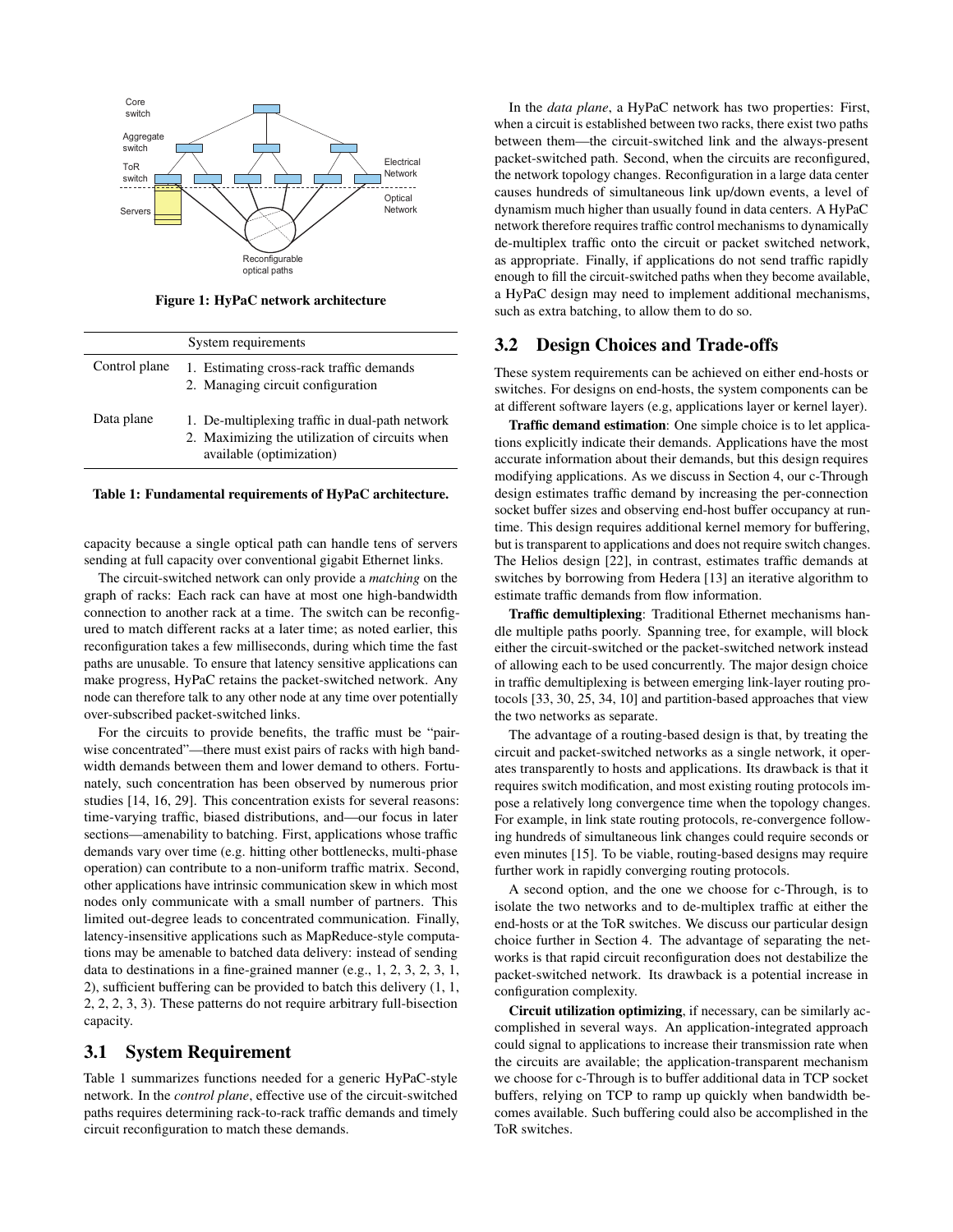In the remainder of this paper, we do not attempt to cover all of the possible design choices for constructing a HyPaC network. The following section introduces the c-Through design, which represents one set of choices, and demonstrates that the HyPaC architecture can be feasibly implemented in today's datacenters without the need to modify switches or applications.

# <span id="page-3-0"></span>4. C-THROUGH DESIGN AND IMPLE-**MENTATION**

c-Through<sup>[3](#page-3-1)</sup> is a HyPaC network design that recruits end-hosts to perform traffic monitoring, and uses a partition approach to separate the circuit (optical) and packet (electrical) networks. c-Through addresses all the architectural requirements outlined in Table [1.](#page-2-1) In our current testbed, we emulate a circuit switch's connectivity properties with a conventional packet switch. We therefore omit the implementation details on how the c-Through control software interfaces with a commercial circuit switch. However, existing interfaces for circuit configuration should be usable easily.

### 4.1 Managing Optical Paths

Traffic measurement: c-Through estimates rack-to-rack traffic demands in an application-transparent manner by increasing the perconnection socket buffer limit and observing per-connection buffer occupancy at runtime. This approach has two benefits: First, an application with a lot of data to send will fill its socket buffer, allowing us to identify paths with high demand. Second, as discussed below, it serves as the basis for optimizing use of the circuits.

The use of TCP socket buffers ensures that data is queued on a perflow basis, thus avoiding head-of-line blocking between concurrent flows. A low-bandwidth, latency-sensitive control flow will therefore not experience high latency due to high-bandwidth data flows.

We buffer at end hosts, not switches, so that the system scales well with increasing node count (DRAM at the end hosts is relatively cheap and more available than on the ToR switches). Each server computes for each destination rack the total number of bytes waiting in socket buffers and reports these per-destination-rack demands to the optical manager.

Utilization optimization: Optical circuits take time to set up and tear down. c-Through buffers data in the hosts' socket buffers so that it can batch traffic and fill the optical link when it is available. As we show in Section [5,](#page-4-0) buffering a few tens to hundreds of megabytes of data at end hosts increases network utilization and application performance. The end-host TCP can ramp up to fill the increased available bandwidth quickly after the network has been reconfigured. Optical configuration manager: The optical configuration manager collects traffic measurements, determines how optical paths should be configured, issues configuration directives to the switches, and informs hosts which paths are optically connected. The initial design of this component is a small, central manager attached to the optical switch (equivalent to a router control plane).

Given the cross-rack traffic matrix, the optical manager must determine how to connect the server racks by optical paths in order to maximize the amount of traffic offloaded to the optical network. This can be formulated as a maximum weight perfect matching problem. The cross rack traffic matrix is a graph  $G = (E, V)$ . *V* is the vertex set in which each vertex represents one rack and *E* is the edge set. The weight of an edge  $e$ ,  $w(e)$ , is the traffic volume

<span id="page-3-1"></span> $3A$  conjunction of *c*, the speed of light, and "cut-through".

between the racks. A *matching M* in *G* is a set of pairwise nonadjacent edges. That is, no two edges share a common vertex. A *perfect matching* is a matching that matches all vertices of the graph. From this formulation, the optical configuration is a perfect matching with the maximum aggregated weight. The solution can be computed in polynomial time by Edmonds' algorithm [\[20\]](#page-11-21). As we previously reported, Edmonds' algorithm is fast [\[39\]](#page-11-22), computing the configuration of 1000 racks within a few hundred milliseconds.<sup>[4](#page-3-2)</sup>

# 4.2 Traffic De-multiplexing

VLAN based network isolation: c-Through solves the traffic demultiplexing problem by using *VLAN-based routing* (similar ideas using different mechanisms have been used to leverage multiple paths in Ethernet networks [\[37,](#page-11-23) [41\]](#page-11-24)). c-Through assigns ToR switches two different VLANs that logically isolate the optical network from the electrical network. VLAN-s handles packets destined for the packet-switched electrical network, and VLAN-c handles packets going directly to one other rack via the optical path. In c-Through, the end-host is responsible for tagging packets with the appropriate VLAN ID, for ease of deployment.

In this topology, observe that the topology of VLAN-s (packetswitched) does not change frequently, but that of VLAN-c could change a few times per second. Rapid reconfiguration is challenging for many Ethernet control protocols, such as spanning tree or other protocols with long convergence time [\[21\]](#page-11-25). Therefore, spanning tree protocol should be disabled in VLAN-c and c-Through guarantees that the optical network is loop-free (by construction, it can provide only a matching). However, either existing or future protocols can still be used to manage the hierarchical electrical network.

Other designs are certainly viable depending on the technological constraints of the implementer: we do not believe that end-host VLAN selection is the only, or even the best, way to accomplish this goal in the long term. Our focus is more on demonstrating the fundamental feasibility of HyPaC networks for datacenters. Future advances in routing protocols and programmable switches (e.g., Click or OpenFlow) could provide a transparent, switch-based mechanism for traffic demultiplexing.

Traffic de-multiplexing on hosts: Each host runs a management daemon that informs the kernel about the inter-rack connectivity. The kernel then de-multiplexes traffic to the optical and electrical paths appropriately. As shown in Figure [2,](#page-4-1) each server controls its outgoing traffic using a per-rack output traffic scheduler. When TCP/IP transmits a packet, it goes to a destination-rack classifier, and is placed into a small (several packets) queue. Based upon their destination rack, the packets are then assigned either to the electrical or optical VLAN output queue (this queue is small—approximately the size of the Ethernet output buffer). Broadcast/multicast packets are always scheduled over the electrical network.

In this design, c-Through must give higher transmission priority to the optically-connected destinations than to the electricallyconnected destinations. It does so using a weighted round-robin policy to assign weight 0.9 to the per-rack queue that is currently optically connected, and splits the remaining 0.1 weight among the nonoptically-connected links. Because the policy is work-conserving and most traffic is running over TCP, this simple approach works well to ensure that both the optical and electrical networks are highly utilized and no flow is starved.

<span id="page-3-2"></span><sup>4</sup>At larger scales or if switching times drop drastically, faster but slightly heuristic algorithms such as iSLIP could be used [\[32\]](#page-11-26).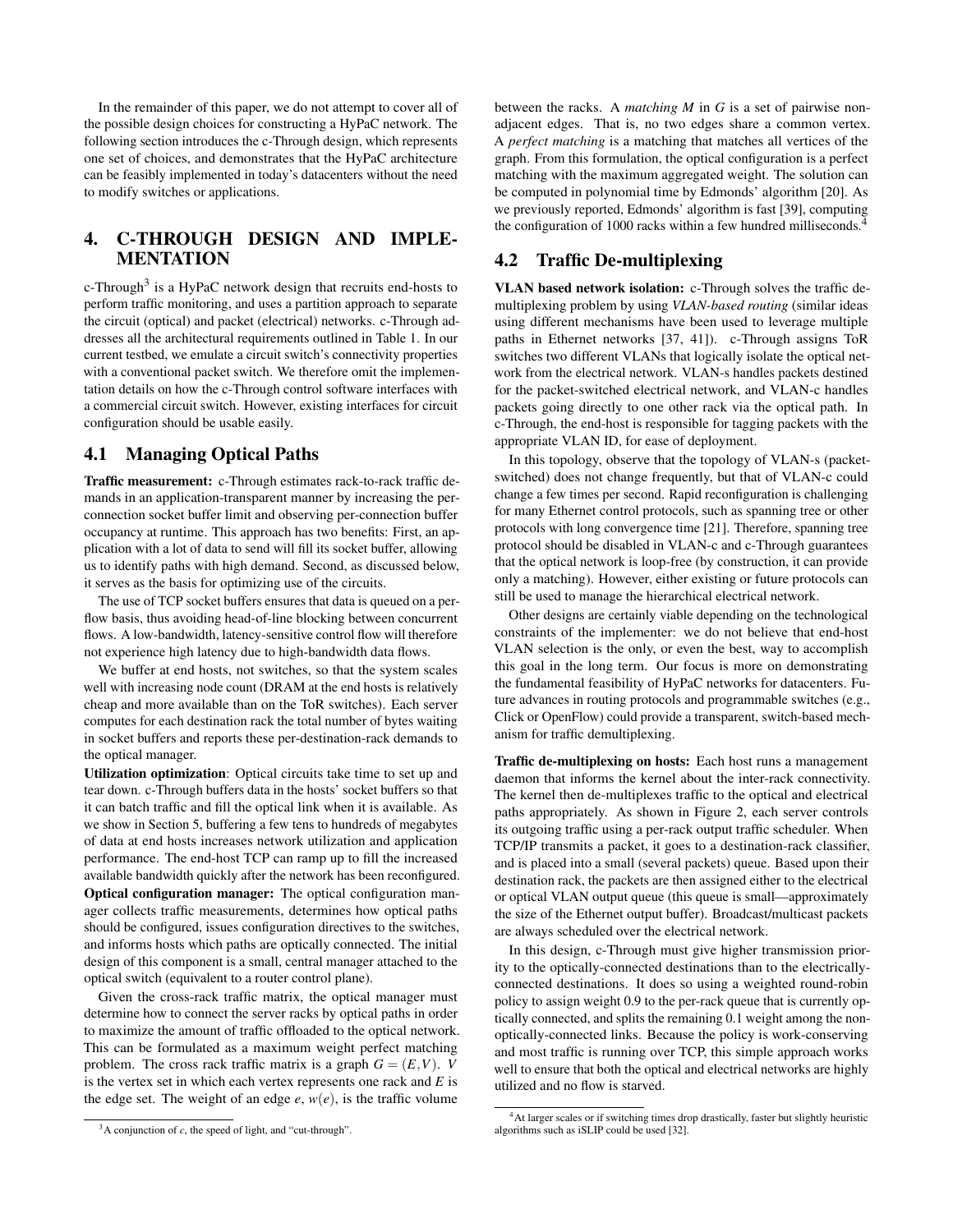

<span id="page-4-1"></span>Figure 2: The structure of the optical management system

### 4.3 c-Through System Implementation

c-Through implements traffic measurement and control in-kernel to make the system transparent to applications and easy to deploy. Figure [2](#page-4-1) shows the architecture of the optical management system.

Two VLAN interfaces are configured on the physical NIC connected to the ToR switch. All packets sent through a VLAN interface are tagged with the associated VLAN number. As illustrated in Figure [2,](#page-4-1) packets going through interface VLAN#1 are tagged with VLAN#1, and forwarded via electrical paths by the ToR switch; packets sent out on interface VLAN#2 are tagged with VLAN#2 and forwarded via optical paths. Each server is configured with two virtual interfaces, bonded through a bonding driver. This approach is therefore transparent to the upper layers of the stack—the two virtual interfaces have the same MAC and IP addresses.

c-Through buffers traffic by enlarging the TCP socket buffer limits, allowing applications to push more data into the kernel. We use *netstat* to extract the buffered data sizes of all sockets and then sum them based on the destination rack.

In practice, the memory consumption from enlarged socket buffer limits is moderate. The buffers need not be huge in order to infer demand and to batch traffic for optical transfer: our results in Section [6](#page-6-0) show that limiting the TCP send buffer to 100 MB provides good performance for many applications. Furthermore, the limit is not a lower bound: only as much memory is consumed as the application generates data to fill the socket buffer. The applications we observed do not generate unbounded amounts of outstanding data. For the data intensive applications we have tried, such as VM migration, MapReduce and MPI FFT, the total memory consumption of all socket buffers on each server rarely goes beyond 200MB.

A user-space management daemon on each node reads socket statistics using *netstat* and reports them to the central configuration manager. The statistics report how much traffic is buffered for each destination rack, permitting the optical configuration manager to assign an optimal configuration of the optical paths. To reduce the amount of traffic sent to the centralized manager, servers only report traffic statistics when the queue size is larger than a threshold and the queue size variation exceeds a second threshold. We empirically set both thresholds to 1MB. Since optical paths are configured for applications with high bandwidth demands, omitting a small amount of buffered data will not significantly impact the configuration decision.

When a new configuration is computed, the manager sends reconfiguration commands to the optical switches and notifies the server daemons about the new configuration. The notification messages

<span id="page-4-2"></span>

Figure 4: The physical testbed configuration.

<span id="page-4-3"></span>can be multicast to reduce overhead. The management daemon notifies the per-destination-rack output queue scheduler about the new optical path using *tc* (a Linux tool for configuring the kernel network stack). The scheduler then dequeues and de-multiplexes packets according to the new configuration. In a very large data center, the control traffic between individual servers and the central manager could be significant. We discuss this issue in Section [7.](#page-8-0)

### <span id="page-4-0"></span>5. SYSTEM EVALUATION

We implemented a c-Through prototype to study how well packetswitched and circuit-switched networks coexist and how applications perform. Due to the expense of prototyping a hybrid electrical/optical network, we emulate a HyPaC topology on a conventional packet-switched network, enabling and disabling communications to emulate the availability of high-speed optical links between switches. A controller introduces a reconfiguration delay to emulate the reconfiguration and settling time that the optical components would experience. Section [5.2](#page-5-0) validates that this framework accurately reproduces network properties of interest. Although we choose parameters for these links and intervals based upon one particular optical technology (MEMS optical switches), our results should generalize as long as two assumptions continue to hold about optical and electrical networking: First, that the reconfiguration time of the optical switch remains long relative to the number of packets that can be sent (e.g., a 5ms reconfiguration interval is 16,000 packets of 1500 bytes on a 40 Gbps network). Second, that a circuit-switched optical path will retain a substantial bandwidth advantage over an electrically-switched path.

### 5.1 Testbed Setup

While there is no canonical data center design, one popular configuration includes 40 servers per rack connected at 1 Gbps to a ToR switch. Although a single rack can generate as much as 40 Gbps, the ToR switches are often interconnected at 1, 2, 4, or 10 Gbps, offering *over-subscription ratios* from 40:1 to 4:1 [\[7,](#page-11-27) [25\]](#page-11-2).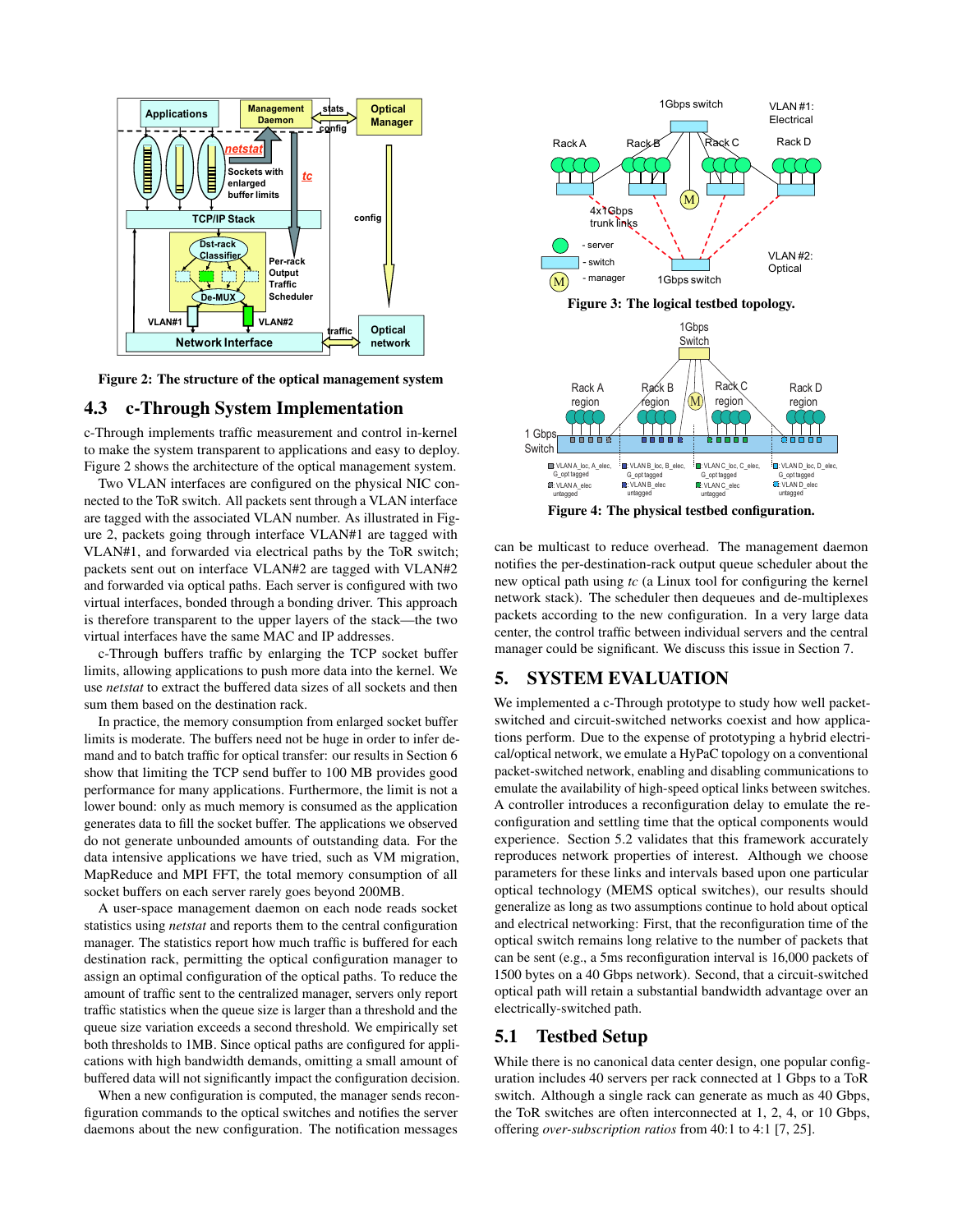We emulate comparable over-subscription ratios in our experiments. The logical topology emulated is shown in Figure [3.](#page-4-2) Physically, our emulation testbed consists of 16 servers and two Ethernet switches. Our switches are Dell PowerConnect 5448 Gigabit switches, and the servers have two 4-core Intel Xeon 2.5GHz processors and 8GB of memory. They run Ubuntu 8.04.3 LTS with the Linux 2.6.30 kernel. The 16 servers are connected to the first Gigabit Ethernet switch at 1 Gbps. We use VLANs to isolate the servers into four logical server racks as shown in Figure [4.](#page-4-3) The VLAN *X loc* is used for intra-logical-rack traffic. Packets tagged with *X loc* can only reach other servers within the same logical rack. Within each logical rack, one switch port is connected to the second Gigabit Ethernet switch (as shown in the top of Figure [4\)](#page-4-3) which emulates a low speed packet-switched inter-rack network. By rate-limiting the ports, over-subscription ratios from 40:1 to 4:1 can be emulated. VLAN *X elec* is used for traffic going through this low speed packet-switched inter-rack network. On the other hand, we emulate an optical circuit switch connecting the logical racks using the internal switching fabric of the first Ethernet switch. When the optical manager decides two logical racks are connected via an emulated circuit, communications through the emulated optical switch between these logical racks are allowed; otherwise, they are disallowed. An emulated optical circuit provides 4 Gbps of capacity between logical racks when communication is allowed. VLAN *G opt* is used for traffic going through the emulated optical circuit-switched network.

Using an Ethernet switch to emulate the optical network creates a few differences between our testbed and a real optical network. First, we must artificially restrict communication through the emulated optical switch to emulate the limited rack-to-rack circuits. Second, we must make the network unavailable during optical switch reconfiguration. We estimate this delay based upon the switching time of MEMS switches plus a small settling time for the optical transceivers to re-synchronize before talking to a new destination. During this delay, no traffic is sent through the emulated optical switch.

For comparison, we also emulate a full bisection bandwidth packet-switched network in the testbed by allowing traffic to flow freely through the switching fabric of the first Gigabit Ethernet switch.

We implement the per-rack output scheduler in the kernel. The optical manager runs on a separate server. It collects traffic statistics from the rack servers and dynamically reconfigures the emulated optical paths. Because we use an Ethernet switch to emulate the optical switch, the optical manager does not command switches to set up optical paths. Instead, it communicates with the servers' management daemons to reconfigure the scheduler. When the manager starts to reconfigure optical paths, it first tells all servers to disable the optical paths by configuring the scheduler modules. It then delays for 10ms to emulate the switch reconfiguration, during which time no servers can use any optical path. The manager then instructs the servers to activate the new paths.

### <span id="page-5-0"></span>5.2 Micro-benchmark Evaluation

The goal of our micro-benchmarks is to understand how well today's TCP/IP stack can use the dynamic optical paths. In Section [6,](#page-6-0) we measure the benefit applications gain from the optical paths.

#### 5.2.1 TCP behavior during optical path reconfiguration

We evaluate the effect of optical network emulation using electrical switches. We examine the TCP throughput between two servers in our testbed over several reconfiguration epochs. The servers transfer

|            | <b>FIFO</b> |            | VLAN+output scheduling |            |
|------------|-------------|------------|------------------------|------------|
|            | Optical     | Electrical | Optical                | Electrical |
| TCP (Mbps) | 940         | 94         | 921                    | 94         |
| UDP (Mbps) | 945         | 94         | 945                    | 94         |

Table 2: Throughput with and without output scheduling.

<span id="page-5-2"></span>

<span id="page-5-1"></span>Figure 5: TCP throughput on a reconfiguring path.

data as rapidly as possible from one to the other using the default TCP CUBIC. While the flow is running, we periodically set up and tear down the optical path between them. We emulate a 40:1 over-subscription ratio (100Mb/s between racks) to maximize the capacity change upon reconfiguration.

Figure [5](#page-5-1) shows the TCP throughput at the receiver across the entire experiment, along with what that throughput would look like if the flow was routed on the electrical or the optical path alone. The testbed correctly emulates the changes in network capacity before, during, and after reconfiguration. At time=1s, for instance, TCP correctly increases its throughput from 100 Mbps to 1 Gbps.

In this environment, TCP can increase its throughput to the available bandwidth within 5 ms of reconfiguration. When the optical path is torn down, TCP experiences packet loss since the available bandwidth drops rapidly. Although throughput briefly drops below the electrical network's capacity, it re-reaches the electrical capacity within a few tens of milliseconds. These experiments confirm that the optical emulation reflects the expected outcome of reconfiguration, and that TCP adapts rapidly to dynamically re-provisioned paths. This adaptation is possible because of the low RTT among servers. Even for a high bandwidth transmission, the TCP window size remains small.

#### 5.2.2 How does the scheduler affect throughput?

The optical management system adds an output scheduler in the server kernel. The imposition of this component does not significantly affect TCP or UDP throughput. Table [2](#page-5-2) shows the throughput achieved between a single sender and receiver using both 100 Mbps and 1 Gbps links (electrical and optical capacities, respectively), over TCP and UDP, and with and without the output scheduler. We gathered the results using *iperf* to send 800MB of data from memory as rapidly as possible.

#### 5.2.3 Do large buffers affect packet delays?

c-Through is designed to avoid head-of-line (HoL) blocking by using per-flow socket buffers to buffer traffic, preventing the large buffers from imposing excess delay on latency-sensitive, small flows. Traffic from different flows to the same per-rack output queue share bandwidth according to TCP congestion control. The networks *can*, of course, become congested when applications send a large amount of data. This congestion, however, is not unique to c-Through.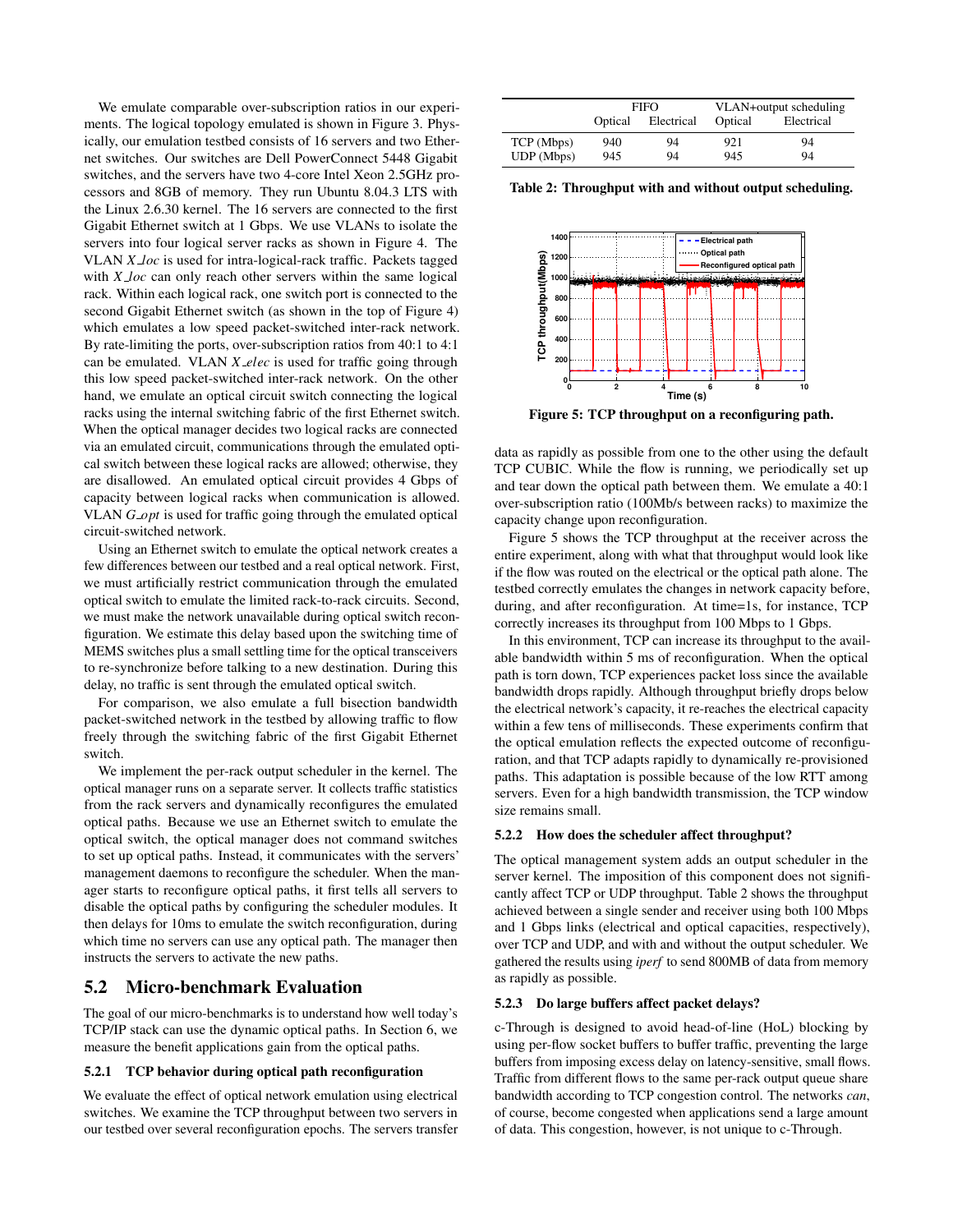| App                 | Traffic pattern | Synchronization |
|---------------------|-----------------|-----------------|
| <b>VM</b> Migration | one-to-many     | <b>NONE</b>     |
| MapReduce           | all-to-all      | Loose           |
| <b>MPI FFT</b>      | all-to-all      | Global barrier  |

Table 3: Benchmark applications

To confirm that our per-flow buffering avoids HoL blocking and does not unfairly increase latency, we send both TCP and ICMP probes together with an aggressive TCP flow to servers in the same destination rack. The probe flows sends 1 probe every second and the heavy TCP flow sends 800MB of data as fast as possible, saturating the 100MB socket buffer and transiently filling the relatively small buffers on the Ethernet switch (until the optical network provides it with more bandwidth in response to its increased demand). Both TCP and ICMP probes observe a 0.15 to 4–5ms increase in RTT due to the congestion at the switch, but do *not* experience the huge delay increases it would observe were it queued behind hundreds of megabytes of data.<sup>[5](#page-6-1)</sup>

# <span id="page-6-0"></span>6. APPLICATIONS ON C-THROUGH

The benefits from using HyPaC depends on the application communication requirements. The traffic pattern, its throughput requirements, and the frequency of synchronization all affect the resulting gain. We evaluated three benchmark applications, summarized in Table [3.](#page-6-2) We chose these applications to represent three types of cluster activity: bulk transfer (VM migration), loosely-synchronized computation (Map Reduce), and tightly-synchronized computation (MPI/HPC). To understand how applications perform when optical circuits are combined with an electrical network at different speeds, we emulated 40:1, 10:1, and 4:1 over subscription ratios by setting the cross-rack packet-switched bandwidth to 100Mbps, 400Mbps and 1Gbps. Although in practice a data center may run mixed applications, we run each application separately for ease of understanding the applicability of c-Through to different application patterns.

### 6.1 Case study 1: VM Migration

Virtual machine (VM) migration—in which a live VM (including a running operating system) moves from one physical host to another is a management task in many data centers. The core of migration involves sending the virtual machine memory image (usually compressed) from one host to another. This application represents a point-to-point bulk data transfer and does not require synchronization with machines other than the sender and receiver. Because the VM memory image may be large (multiple GB) and the migration needs to be done rapidly, VM migration requires high bandwidth. Intuitively, we expect this application to be an ideal case for c-Through: the high bandwidth demand will make good use of the optical network, the pairwise concentrated traffic (point-to-point) is amenable to circuit-switching, and the lack of synchronization means that accelerating part of the traffic should improve the overall performance.

We deployed the KVM [\[5\]](#page-11-28) VMM on our testbed to study the performance of virtual machine migration with c-Through. Our experiment emulates a management task in which the data center manager wants to shut down an entire rack; prior to shutdown, all the VMs running on that rack need to be migrated to other racks. In our experiments, we migrate all the VMs evenly to servers in other <span id="page-6-2"></span>racks based on the VM ID. The starting state has eight VMs per physical node; each VM is configured with 1GB of RAM. Since we have four servers per rack, we need to migrate 32 VMs in total.<sup>[6](#page-6-3)</sup>

Figure [6](#page-7-0) shows the average completion time of the task, averaged across 3 runs, using c-Through, the bottlenecked electrical network, and a full bisection bandwidth network. Results are further presented as a function of the TCP send buffer size (Figure  $6(a)$ ) and the reconfiguration interval (Figure [6\(](#page-7-0)b)). The three bars correspond to 40:1, 10:1, and 4:1 over subscription ratios (flat for the case of full bisection bandwidth).

We begin by examining the results when the electrical network is 40:1 over-subscribed. In Figure [6\(](#page-7-0)a) we fix the reconfiguration interval to be 1s and vary the TCP socket buffer sizes on the servers. Using only the bottlenecked electrical network, the migration takes 280 seconds. Even with default 128KB socket buffers, c-Through accelerates the task to 120 seconds. With larger socket buffers, c-Through improves performance even more. For example, with 300MB TCP socket buffers, the job completes within 60 seconds very close to the 52 second completion time with a full bisection bandwidth network. The reasons for this near optimal performance are twofold: First, during VM migration, each source host will tend to have some traffic destined for each rack. As a result, an optical path, once configured, can be fully utilized. Second, the performance of the full bisection bandwidth network is closely determined by the time to initiate the task and compress the VM images, operations that are CPU-limited and not bandwidth-limited. As a result, the bandwidth provided by the optical path, while not always full bisection, is nonetheless sufficient to accelerate performance.

Figure [6\(](#page-7-0)b) shows the effect of the reconfiguration interval on VM migration performance. In this figure, we fix the socket buffer size to 100MB, as a reasonable choice from the previous results. Since VM migration is a point-to-point bulk transfer application, it does not require fine-grained optical path reconfiguration. c-Through achieves good VM migration performance even with a 5 second optical reconfiguration interval.

As expected, when the electrical network is less oversubscribed, the performance gap among the three network designs shrinks. That is, when the bandwidth of electrical network is higher, the benefit of adding more bandwidth is relatively smaller. More importantly, however, our results clearly demonstrate that even *augmenting a slow electrical network with c-Through could achieve near optimal performance for VM migration/bulk data transfer applications*.

# 6.2 Case study 2: MapReduce

MapReduce [\[18\]](#page-11-29) is a widely-used parallel computation approach in today's data centers. Many production data centers, such as Amazon EC2 and Google, support MapReduce-style applications. In MapReduce applications, jobs are split into Map tasks and Reduce tasks. During the Map phase, the master node assigns the job to different mappers. Each mapper reads its input from a data source (often the local disk) as key-value pairs and produces one or more intermediate values with an output key. All intermediate values for a given output key are transfered over the network to a reducer. The reducer sorts these intermediate values before processing them; as a result, it cannot start until all mappers have sent it their intermediate values. At the end of the Reduce task, the final output values are written to stable storage, usually a distributed file system, such as the Hadoop filesystem (HDFS).

<span id="page-6-1"></span><sup>5</sup>This design still could increase latency of application control messages *within a flow* if the application sends data and control messages over the same socket.

<span id="page-6-3"></span><sup>6</sup>Although each VM is configured with 1GB RAM, the virtual machine may not be using all the RAM at one time. Thus, before migration, the VMM will compress the memory image, reducing the amount of data it needs to send.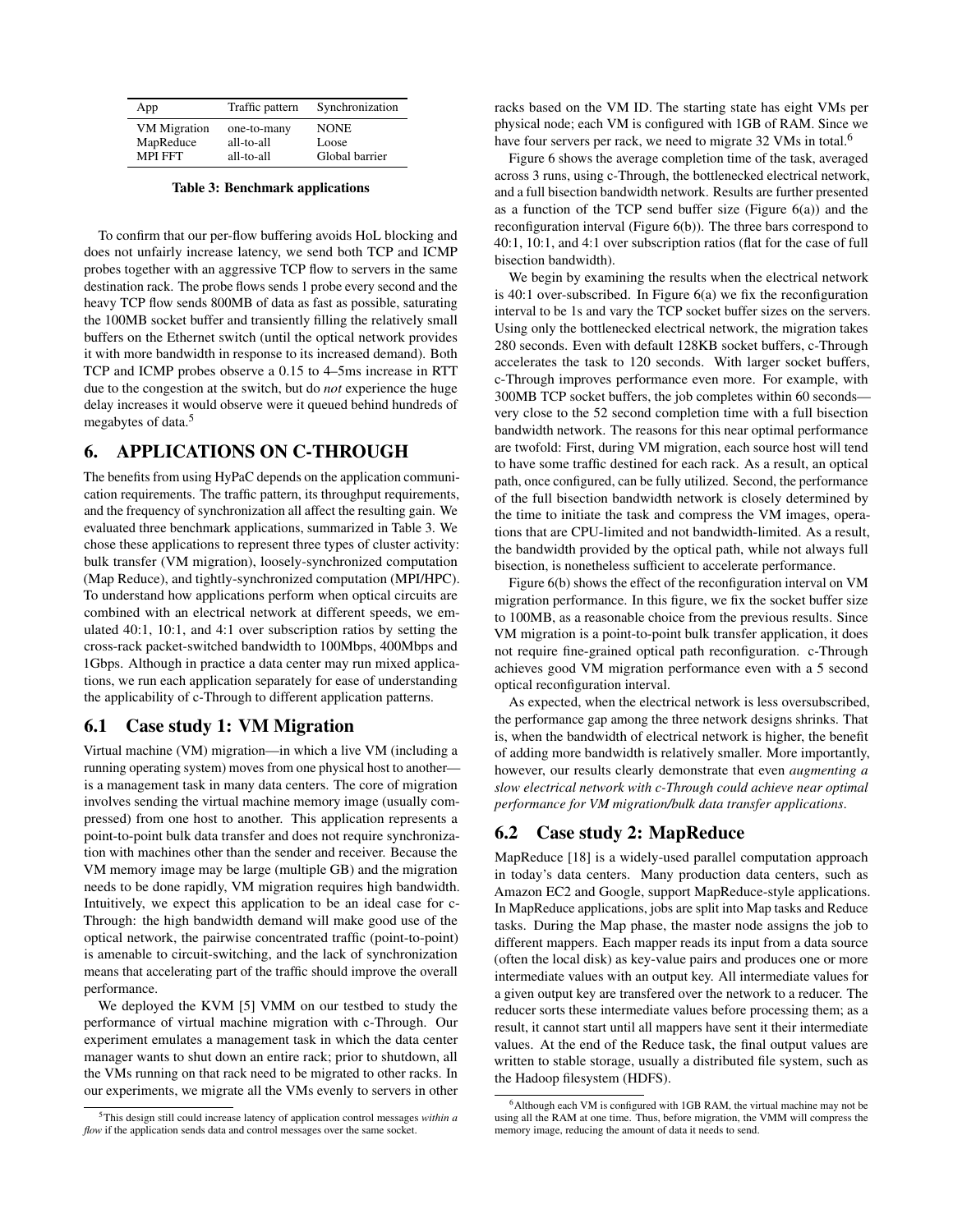



<span id="page-7-0"></span>

(a) Varying socket buffer size (reconfigure: 1s) (b) Varying reconfiguration interval (buffer size: 100MB) Figure 6: Virtual machine migration performance



(a) Varying socket buffer size (reconfigure: 1s) (b) Varying reconfigure interval (buffer size: 100MB) Figure 7: The performance of Hadoop sort

In the context of c-Through, MapReduce has two important features: all-to-all traffic and coarse-grained synchronization. The mappers must often shuffle a large amount of data to the reducers. As a result, MapReduce applications may not have traffic that is as concentrated as that in a bulk data transfer such as VM migration.[7](#page-7-1) Second, MapReduce applications have only a single system-wide synchronization point between the Map and Reduce phase.

To explore the effect of c-Through on MapReduce-style applications, we deployed Hadoop (an open source version of MapReduce) on our testbed. The first Hadoop application that we ran was a distributed *sort*. A feature of Hadoop *sort* is that the intermediate data generated by the mappers and the final output generated by the reducers are at least as large as the input data set. Therefore, Hadoop's sort requires high inter-rack network bandwidth. Our sort uses 10GB of random data as its input set, and we vary the c-Through parameters as before.

Figure [7](#page-7-2) shows the performance of Hadoop sort on c-Through with different buffer sizes, reconfiguration intervals. Figure [7\(](#page-7-2)a) shows the effect of the TCP send buffer size on job completion time (as before we fix the optical network reconfiguration time to 1s). Enlarging the TCP socket buffers has very little impact on performance when the buffer size is larger than 50MB. The reason is that the block size of HDFS is 64MB, which also forms its transmission unit. Consequently, Hadoop does not expose enough traffic to the kernel when socket buffers are set to large values.

In Figure [7\(](#page-7-2)b), we fix the TCP send buffer size to 100MB and vary the optical path reconfiguration interval. The key result from this experiment is that more frequent optical path reconfiguration can improve Hadoop's sort performance (this should be expected,

<span id="page-7-2"></span>

<span id="page-7-3"></span>Figure 8: The completion of Hadoop sort tasks

since faster reconfiguration allows for more frequent draining of the slowly filling buffers).

*Coupling c-Through with a slow (40:1 over-subscribed) electrical network provides near-optimal performance for Hadoop sort*. To understand the source of this performance improvement, we plot the benchmark's execution timeline in Figure [8.](#page-7-3) The top portion shows the Map phase and indicates the completion of the map tasks as a function of time. The solid line shows Hadoop's performance on the bottlenecked electrical network with 40:1 over subscription ratio; note how the curve has a long tail. This tail comes from a few mappers that are reading from a non-local data source and are hitting the electrical network's bottleneck capacity. By adding optical paths, c-Through eliminates the long tail, significantly reducing the completion time of the map phase (seen when the c-Through curve reaches 100%). This reduction, in turn, improves overall Hadoop sort performance because the reduce tasks cannot start processing until all of the map tasks have completed.

The bottom portion of Figure [8](#page-7-3) shows the execution timeline of

<span id="page-7-1"></span> $7$ With one important exception: During the output phase, the final values are written to a distributed filesystem, often in a rack-aware manner.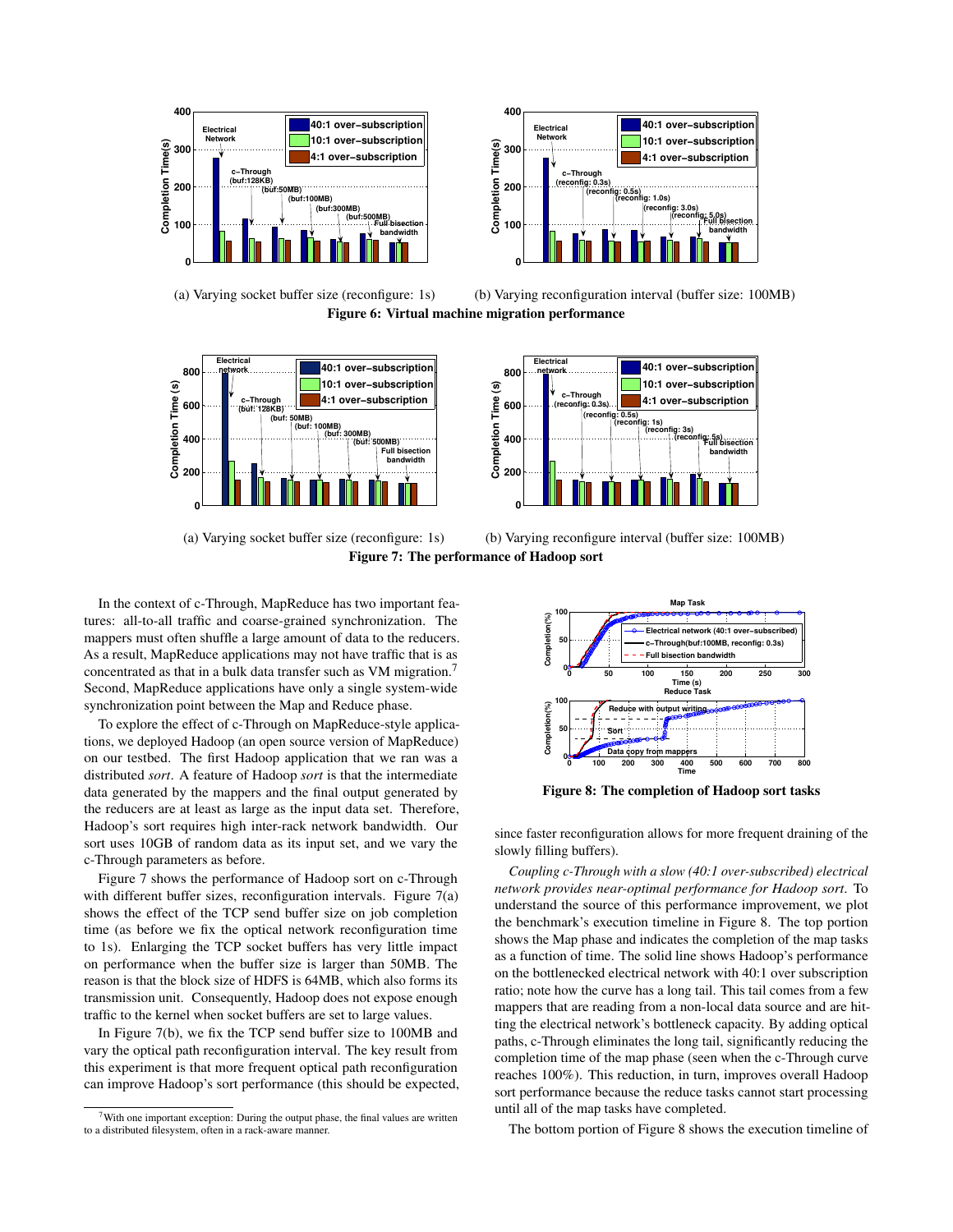

<span id="page-8-1"></span>Figure 9: The completion of Hadoop Gridmix tasks

the Reduce phase, which has three steps: copying the intermediate values from the mappers and grouping by key, sorting, and the execution of the reduce function. (The execution of the reduce function also includes writing the output back to HDFS.) c-Through can significantly speed up the data copying and output writing. During the data copying step, data is shuffled among all of the mappers and reducers. Since the use of key space and the value sizes are uniform, there is an equivalent traffic pattern across all racks. Nevertheless, our results shows that c-Through can still accelerate this data shuffling step. Since reducers can start pulling data from mappers as soon as it is available, intermediate data is shuffled among mappers and reducers while the remaining mappers are still running. There is not a blocking serialization point in the shuffle phase because the map tasks and reduce tasks are running in parallel. This property makes it suitable for batch transfer over optical paths.

As reduce tasks complete, the final output is written to HDFS, which maintains (by default) three replicas of each data block. After an invocation of reduce, HDFS will write one copy of the data locally and send two additional copies of the data to other servers. This replication generates significant network traffic and saturates the electrical network, which is clearly visible in the bottom figure by the long tail of the output writing step. Again, this traffic does not exhibit significant skew, but nevertheless, c-Through can accelerate this bulk data transfer step significantly.

Finally, we summarize MapReduce's performance on the three network designs. When Hadoop sort runs on a full bisection bandwidth network, it can still be bottlenecked by intensive disk I/O operations. Consequently, as before, we observe that even using reconfigurable optical paths with a slow electrical network can still provide close to optimal performance to data-intensive, MapReducestyle applications—despite relatively uniform traffic patterns. Similarly, when the electrical network becomes faster, the performance gap among bottlenecked electrical network, c-Through and full bisection bandwidth network is smaller.

Gridmix: To understand how c-Through works for more realistic applications with complicated traffic patterns, we study the performance of the Hadoop Gridmix benchmark on c-Through. Gridmix [\[4\]](#page-11-30) mimics the MapReduce workload of production data centers. The workload is simulated by generating random data and submitting MapReduce tasks based on the data access patterns observed in real user jobs. Gridmix simulates many kinds of tasks with various sizes, such as web data scanning, key value queries and streaming sort. We generate a 200GB uncompressed data set and a 50GB compressed data set for our experiments. Each experiment launches 100 tasks running on these data sets. We run the same Gridmix experiment 3 times for each network architecture. Figure [9](#page-8-1) shows the cumulative distribution of the completion time of Gridmix tasks on the

bottlenecked electrical network, full bisection bandwidth network and c-Through network respectively. In our experiment, c-Through uses 100MB socket buffer size and 1 second optical reconfiguration time. The over-subscription ratio of the electrical network is 40:1. The results show that even when the electrical network is highly over-subscribed, the completion time of Gridmix jobs on c-Through network is very close to that on full bisection bandwidth network.

# 6.3 Case study 3: MPI Fast Fourier

Fast Fourier Transforms (FFTs) are frequently used in scientific computing; efficient parallel FFT computation is important for many large scale applications such as weather prediction and Earth simulation. Parallel FFT algorithms use matrix transpose for FFT transformation. To perform a matrix transpose using MPI, a master node divides the input matrix into sub-matrices based on the first dimension rows. Each sub-matrix is assigned to one worker. Matrix transpose requires each worker to exchange intermediate results with all other workers. Parallel FFT on a large matrix therefore requires data intensive all-to-all communication and periodic global synchronization among all of the workers. We expected this style of application to be challenging to a hybrid network because of the poor traffic concentration and strict synchronization among servers. Surprisingly, c-Through substantially improved performance.

We studied the performance of parallel FFT on our testbed using FFTW [\[2\]](#page-11-31). FFTW is a C library for computing discrete Fourier transform in one or more dimensions. It provides both single node and MPI-based implementations to compute FFT with real or complex data matrices. We ran MPI FFTW on 15 nodes of our testbed to compute the Fourier transform of a complex matrix with 256M elements. The resulting matrix occupies 4GB. Figure [10](#page-9-0) reports the MPI FFT completion time with different network settings.

We follow the same method as with previous experiments to study the effect of socket buffer size and optical reconfiguration interval on application performance. Because MPI FFT exchanges small blocks (20MB) of the matrix among servers, larger buffers do not substantially improve performance. The benefits of c-Through for MPI FFT depend more on rapid optical path reconfiguration. As shown in Figure [10,](#page-9-0) with 100MB socket buffers and a 0.3 second optical reconfiguration interval, the job took twice as long using c-Through with a 40:1 oversubscribed electrical network as it did on the full bisection bandwidth network. When the optical path is reconfigured slowly (e.g. 5 seconds), the performance of MPI FFT is much worse than when the reconfiguration interval is 0.3 seconds. The frequent global barrier synchronization, combined with the uniform traffic matrix, make it impossible to saturate the optical network for the entire period. *To maximize performance, applications must ensure there is enough data available in the buffers to saturate the optical link when it becomes available*. Reconfiguration periods should not be large without reason: The period should be chosen just long enough to ensure efficiency (the network experiences downtime during the reconfiguration), but small enough so that links do not fully drain due to lack of data to the chosen destination rack.

# <span id="page-8-0"></span>7. DISCUSSION

# 7.1 Applicability of the HyPaC Architecture

The case studies provide several insights into the conditions under which a HyPaC network can or cannot provide benefits.

Traffic concentration: Bulk transfers can be accelerated by high capacity optical circuits. c-Through buffers at sources to create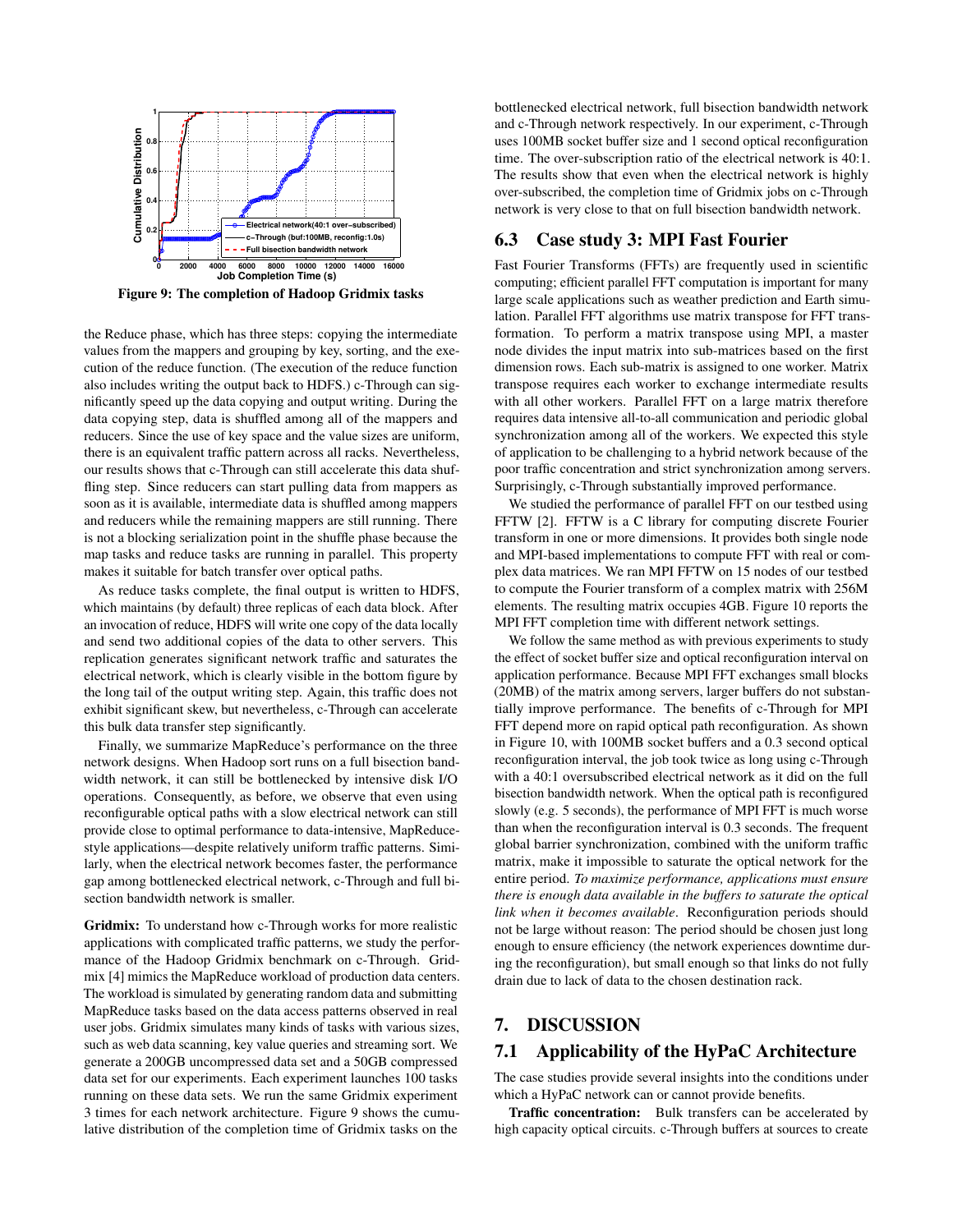

<span id="page-9-0"></span>

(a) Varying socket buffer size (reconfigure:1s) (b) Varying reconfigure interval (buffer size: 100MB) Figure 10: The performance of MPI FFT

bulk transfer opportunities, but applications may not be able to make full use of such a feature if they internally operate on small sized data units. An example of this comes from our experience with Hadoop: In many cases, Hadoop's default configuration limited the nodes' ability to generate and buffer large amounts of data, even when TCP provided sufficient buffer space. Fortunately, the performance tuning was straightforward—and similar to the techniques needed to achieve high throughput on high bandwidth-delay networks.

Even applications that may seem on the surface to have uniform traffic matrices may experience transiently concentrated traffic, such as the data output phase in Hadoop. By diverting even just this one phase of the transfer over the optical links, all applications running on the cluster—even those with uniform traffic—can benefit from the reduced load on the oversubscribed electrical network. Second, even uniform applications such as the sort phase of Hadoop may experience traffic concentration on shorter timescales due to statistical variation in their traffic. If those timescales are long enough, the hybrid network can exploit the transient imbalance to accelerate the transfer.

Synchronization: HyPaC networks are more suited for applications with loose or no synchronization. The pairwise connections and reconfiguration interval impose a minimum time to contact all racks of interest called the *circuit visit delay.* If the time between application synchronization events is substantially smaller than the circuit visit delay, the benefits of a HyPaC network decrease rapidly. There are two ways to reduce the circuit visit delay: Cluster the application traffic so that it must visit fewer racks, or move to faster optical switching technologies; until these technologies become available, the HyPaC architecture may not be an appropriate choice for tightly synchronized applications that require all-to-all communication.

Latency sensitivity: All the applications we have studied so far are not sensitive to the latency of particular messages. Some data center applications, such as Dynamo [\[19\]](#page-11-32), do not operate on bulk data. Instead, they need to handle a large number of small queries. These applications are sensitive to the latency of each query message. For such applications, a HyPaC network can improve query throughput and relieve congestion in the electrical network, mostly because these applications also perform concentrated bulk transfers during reconfiguration and failover. However, it does not reduce the non-congested query latency.

# 7.2 Making Applications Optics Aware

Our current design makes the optical paths transparent to applications. Applications might take better advantage of the HyPaC architecture by *informing* the optical manager of their bandwidth

needs, or by *adapting* their traffic demands to the availability of the optical network. We view both of these questions as interesting avenues for future exploration. The applications we have studied so far have largely stationary traffic demands that would benefit little from telegraphing their intent to the manager. Other applications, however, may generate more bursty traffic that could benefit from advance scheduling. The second approach, allowing applications to actively adapt to the reconfiguring bandwidth, could potentially leverage optical paths in much better ways.

For example, applications could buffer more data on their own, or generate data in a more bursty fashion based upon the availability of the network. Several datacenter applications are already topology-aware, and it may be possible to make such applications (e.g., Hadoop) adapt to the changing topology just by modifying the scheduling algorithms. Finally, the optical component manager might be integrated into a cluster-wide job/physical resource manager that controls longer-term, high level job placement, to improve traffic concentration as discussed below.

# 7.3 Scaling

There are three scaling challenges to realize a large hybrid network. First, the size of the data center may exceed the port capacity of today's optical switches, requiring a more sophisticated design than the one considered so far. Second, the measurement and matching computation overhead scales with the number of racks. Third, if racks talk to more and more other racks, the *circuit visit delay*, i.e. the amount of time it takes to connect one rack to a particular other rack, might increase. To make the discussion concrete, we consider a large data center with 1000 racks (a total of 40,000 servers).

Optical network construction: Given a 1000-rack data center, c-Through would require a 1000-port optical circuit switch. Research prototype MEMS optical switches already scale to a few thousand input and output ports [\[31\]](#page-11-33), but they are not available commercially; today's largest MEMS switches has 320 input and output ports [\[1\]](#page-11-12). In the future, however, this approach could provide a very simple and flexible way to add optical paths into large data centers.

Without such dense switches, one choice is to divide the datacenter into zones of 320 racks (12800 servers). As we discuss below, both anecdotes and recent datacenter utilization data from Google suggest that the vast majority of jobs run on clusters smaller than this. However, this answer is both intellectually dissatisfying and is based only on *today's* use patterns. An alternate approach is to chain multiple MEMS switches using the same fat-tree or butterfly topologies used in recent research to scale electrical networks, at the cost of both increased cost and the requirement for fast, coordinated circuit switching. Fortunately, constructing a rack-to-rack circuit switched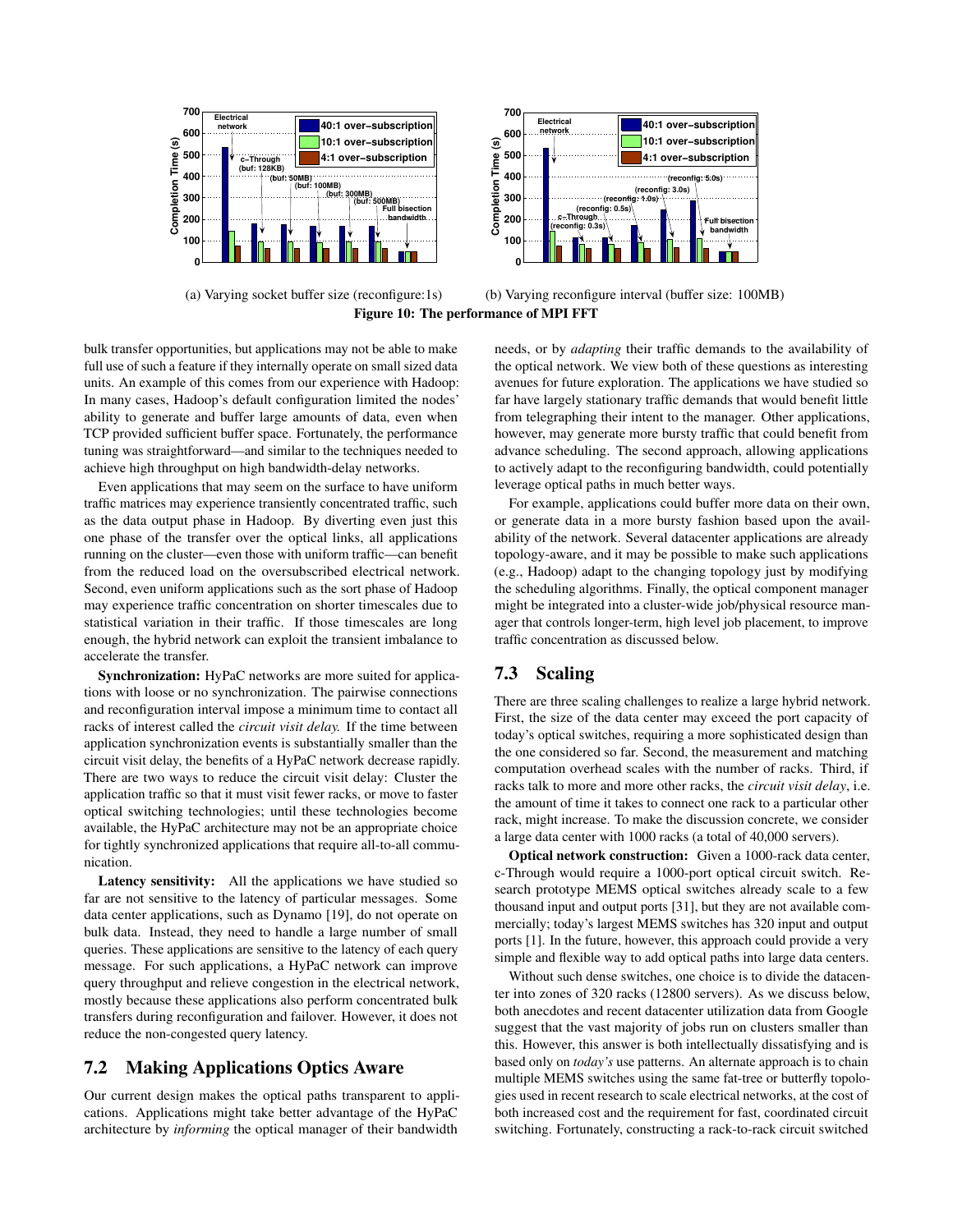optical fat tree is much simpler than a node-to-node packet switched fat tree (it operates at roughly  $\frac{1}{40}$  the scale). Eleven 320x320 optical MEMS switches could cover a 1000-rack data center, at a cost three times higher per node than simply dividing the network into zones.

Optical network management: The VLAN based traffic control can remain unchanged when c-Through is used in large data centers since it operates on a per-switch or per-server basis. If we use a single switch or a fat-tree to construct the optical network, Edmonds' algorithm can still be used to compute the optical path configuration. Edmonds' algorithm is very efficient: For a 1000-rack data center, the computation time to generate a new configuration/schedule is only 640ms on a Xeon 3.2GHz processor, which is sufficiently fast for a large class of data center applications [\[39\]](#page-11-22). If the optical network topology is a hierarchy or a ring, the configuration is not a perfect matching anymore; nevertheless, it is still a max weighted matching. Several algorithms can compute the maximum matching efficiently [\[23\]](#page-11-34), and several approximation algorithms [\[23,](#page-11-34) [32\]](#page-11-26) can compute near-optimal solutions even faster.

Scaling also increases the demands on collecting and reporting traffic measurements, as well as disseminating reconfiguration notices. If optical paths are reconfigured every second and all of the rack queues have a large amount of data buffered, each server needs to report its traffic demands (4 bytes each) for each of the 1000 possible destination racks. Thus, each server will send 4KB of traffic statistics data to the optical manager. Across the whole data center, the optical manager will receive 160MB of traffic measurement data (40 servers per rack) every second. We believe that our existing heuristic for discarding under-occupied buffer slots will be sufficient to handle this aspect of scaling (Section [4\)](#page-3-0). For example, based on our MapReduce experiment trace, when servers only report queue sizes larger than 1MB, the traffic measurement data is only 22% of the worst case volume. As discussed below, we believe that as the network scales, more and more of the rack-to-rack paths are likely to be unused.

Finally, a number of standard techniques, such as hierarchical aggregation trees and MAC-layer multicast, can help alleviate the messaging overhead. Multiple message relay nodes can be organized into a logically hierarchical overlay. Each leaf node collects traffic measurement data from a subset of servers, aggregating the data through the hierarchy to the root that computes the optical configuration. Notifications of configuration changes can also be disseminated efficiently through the hierarchy to the servers. Intra-rack MAC layer multicast could be used to further improve efficiency.

Circuit visit delay: The circuit visit delay depends on the number of destination racks to which servers spread traffic. In a 1000 rack data center, the worst case scenario is an application that simultaneously sends large amounts of traffic to destinations in all 1000 racks. The last rack will have to wait for 999 reconfiguration periods before it can be provisioned with an optical path.

The problems of long *circuit visit delay* are twofold. First, the amount of data that must be queued could grow quite large—up to a full circuit visit delay times the server's link capacity. At 1 Gb/s, 999 seconds worth of data (128 GB) would substantially exceed the memory available in most servers. Worse, this memory is pinned in kernel. During the wait for reconfiguration, the application's traffic will be routed over the electrical network, causing congestion for other, possibly latency-sensitive, traffic.<sup>[8](#page-10-1)</sup> For this worst case

<span id="page-10-1"></span><sup>8</sup>We have deliberately avoided a design in which some traffic is delayed until the optical network becomes available, feeling that such an approach makes little sense without tight application integration to appropriately classify the traffic.

scenario, data center designers may require other solutions, such as a full bisection bandwidth electrical network.

In practice, however, many factors can help keep the circuit visit delay low. First, although some applications (e.g. MapReduce, MPI) require all-to-all communication, the application may only use a smaller set of racks during any particular phase of its execution. Second, in a large data center, a single application usually does not use the entire data center. In many cases, a large data center is separated into many subnets. Different applications are allocated into different subnets. Although we do not have exact numbers about the job sizes in production data centers, recently released workload traces from a Google production data center show that their largest job uses 12% and the medium size job only uses 0.8% of cores in the data center  $[3]$ .<sup>[9](#page-10-2)</sup> Therefore, even in a large data center, there are likely to exist smaller cliques of communicating nodes. In fact, Microsoft researchers have also observed this to be true in their large production data center [\[29\]](#page-11-7). A second path to scaling, then, is to ensure that the job placement algorithms assign these applications to as few racks as possible. This is actually a simplification of the job placement algorithms required today, which must not only group at the rack level, but at the remaining levels of the network hierarchy.

### <span id="page-10-0"></span>8. RELATED WORK

Our previous papers [\[24,](#page-11-36) [39\]](#page-11-22) proposed the basic ideas of using optical circuits to augment an under-provisioned packet-switched network in data centers. Two recent proposals sketched designs that are similar in spirit to ours. One observed that many applications that run in their production datacenters do not require full bisection bandwidth. They instead proposed the use of 60GHz wireless "flyways" to augment an electrical network provisioned for averagecase use, using the wireless links to selectively add capacity where needed [\[29\]](#page-11-7). The second one is parallel work Helios [\[22\]](#page-11-8), which explores a similar hybrid electrical/optical data center architecture. A key difference between Helios and c-Through is that Helios implements its traffic estimation and traffic demultiplexing features on switches. This approach makes traffic control transparent to endhosts, but it requires modifying all the switches. An advantage of the c-Through design is that by buffering data in the hosts, c-Through can batch traffic and fill the optical link effectively when it is available. Helios and c-Through demonstrate different design points and performance trade-offs in the hybrid data center design space.

The supercomputing community has also extensively examined the use of optical circuits, though their goals often differ substantially from our focus. Within a supercomputer, several papers examined the use of node-to-node circuit switched optics [\[14\]](#page-11-5); in contrast, our work deliberately amortizes the potentially high cost of optical ports and transceivers by providing only rack-to-rack connectivity, a design we feel more appropriate for a commodity datacenter. Our work by necessity then focuses more on the application and operating systems challenges of effectively harnessing this restricted pattern of communication. IBM researchers explored the use of hybrid networks in a stream computing system [\[36\]](#page-11-37). While it provides no design details, this work focused primarily routing and job management in stream computing.

Using large per-destination queues at the edge to aggregate traffic and make use of optical paths is related to optical burst switching [\[35\]](#page-11-38) in optical networks. Many research efforts examined the use of optical burst switching in the Internet backbone (e.g [\[38,](#page-11-39) [40\]](#page-11-40)),

<span id="page-10-2"></span><sup>&</sup>lt;sup>9</sup>The data do not specify the exact size of the datacenter.